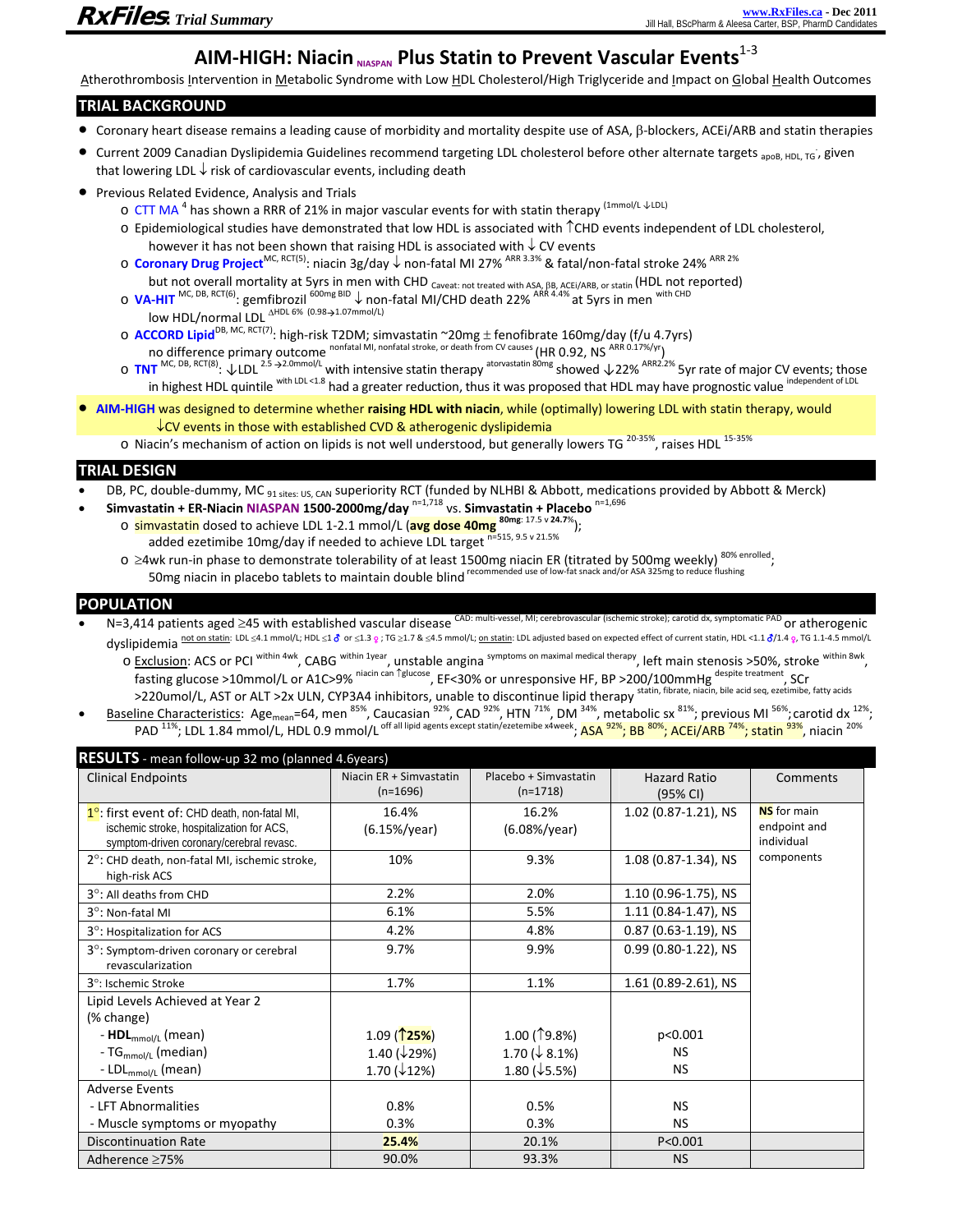### **COMMENTS**

- Data & Safety Monitoring Board (DSMB) recommended trial termination April 25, 2011 based on pre‐specified boundary for lack of efficacy when 50% of events were reported HR ≥1.02 with p<0.001 for futility
	- o DSMB concluded that high dose, ER niacin offered no benefit above statin therapy in reducing CV events; no evidence that continuation of trial would change results <sup>↑</sup> **risk of ischemic stroke NOT reason for trial termination**
	- 2° endpoint was originally the 1° endpoint changed due to low event rate <sup>on basis of blinded examination of data by the executive committee</sup>
- Lack of benefit with niacin despite expected increase in HDL & ↓LDL, TG possibly due to at-target LDL/statin therapy including non-lipid benefits along with other disease-modifying therapies antiplatelet, BB, ACEi/ARB

 $\circ$  Study was not underpowered, but did assume an ambitious treatment effect <sup>25%</sup>, especially with the modest changes in HDL and background medical therapy patients received in addition to the 25% rate of premature discontinuation

- (Unusually) high adherence and low discontinuation rates in niacin arm likely reflects removal of intolerant patients in run‐in phase and high proportion of patients on niacin prior to the trial
- Uncertain mechanism by which niacin may contribute to imbalance in ischemic stroke risk {27 strokes as first event (1.6%) ER‐Niacin vs. 12 (0.7%) placebo (including 9 patients who had stopped taking niacin for at least 2 months and up to 4 years) had a stroke, and 3 additional TIAs in the niacin group were re-classified as ischemic strokes post-hoc analysis); strokes on treatment: 21 niacin vs 18 place
	- o Most likely chance finding as no other RCTs or MA have found a similar signal (MA showed ↓stroke OR 0.74, p=0.007), no plausible biological mechanism known, no statistical adjustment done for multiplicity of testing of components of the 1° outcome
- Strengths: ♦important clinical question ♦important clinical endpoints ♦well blinded ♦low loss to follow up

Limitations: ◆stopped early by DSMB and short planned follow-up ◆change in primary endpoint and power calculation ◆limited generalizability

- Uncertainties: ♦ benefit in **statin‐intolerant** lower risk population or other subgroups, including those who can't reach LDL targets
	- ♦ effect of **IR vs ER** formulation ♦whether stroke risk was causal ♦ benefit of niacin in higher risk patients
	- ◆ benefit of other HDL-raising therapies in stable CVD cholesterol ester transfer proteins: dalcetrapib (dal-OUTCOMES), anacetrapib (REVEAL) (studies ongoing)
	- ♦ whether CV risk can be reduced beyond that conferred by statins in addition to other medical therapy

#### **BOTTOM LINE:**

- AIM‐HIGH does **NOT** provide support for the use of ER‐niacin **NIASPAN** as an add‐on to statin therapy in a stable 2° prevention population already treated with ASA, beta‐blockers, ACEi or ARB's & statins. However likely was not designed appropriately to answer this question since ambitious estimated risk reduction, and early stop/short duration of the trial.
- Results for AIM‐HIGH raise questions regarding modifiable nature of residual risk in patients reaching LDL targets on a statin Clinical relevance of previous studies ARBITER, ARBITER 6-HALTS examining carotid intima-media thickness with niacin unclear, as using this surrogate marker has shown inconsistent results even with proven event lowering therapies statins
- A larger n=25,000, international Europe, China trial HPS2-Thrive of high dose ER-niacin with simvastatin 40mg is ongoing with expected results in 2013, which may help to answer the question of niacin's ability to reduce CV events in this population

**A1C**=haemoglobin A1C **ACEi**=angiotensin converting enzyme inhibitor **ACS**=acute coronary syndrome **apoB**=apolipoprotein B **ARB**=angiotensin receptor blocker **ARR**=absolute risk reduction **ASA**=acetylsalicylic acid **AST**=aspartate aminotransferase **ALT**=Alanine transaminase **BB**=beta blocker **BP**=blood pressure **CABG**=coronary artery bypass graft **CAD**=coronary artery disease **CHD**= coronary heart disease **CTT MA**=cholesterol therapy trialists meta‐analysis **CV**=cardiovascular **CVD**=cardiovascular disease **DB**=double blind **DSMB**=Data&Safety Monitoring Board **Dx**=disease **F/u**=follow‐up **EF**=ejection fraction **ER**=extended release **HDL**=high density lipoprotein **HF**=heart failure **HR**=hazard ratio **IR**=immediate release **LDL**=low density lipoprotein **LFT**=liver function test **MA**=meta‐analysis **MC**=multicentre **MI**=myocardial infarction **NNT**=number needed to treat **NS**=non‐ significant **PAD**=peripheral artery disease **PC**= placebo controlled **PCI**=percutaneous coronary intervention **RCT**=randomized controlled trial **RRR**=relative risk reduction **SCr**=serum creatinine **Sx**=syndrome **T2DM**=type 2 diabetes mellitus **TG**=triglycerides **TIA**=transient ischemic attack **ULN**=upper limit of normal k**=male** l**=female** +**=change Links to RxFiles: ‐ Lipid Lowering Chart:** http://www.rxfiles.ca/rxfiles/uploads/documents/members/CHT‐lipid%20agents.pdf

**‐ Lipid Landmark Trials**: http://www.rxfiles.ca/rxfiles/uploads/documents/members/CHT‐lipid%20agents‐major%20trials.pdf

## **References:**

- 1. The AIM‐HIGH Investigators. Niacin in patients with low HDL cholesterol levels receiving intensive statin therapy. NEJM 2011; 2011 Dec 15;365(24):2255‐67.
- 2. The AIM‐HIGH Investigators. The role of niacin in raising high‐density lipoprotein cholesterol to reduce cardiovascular events in patients with atherosclerotic cardiovascular disease and optimally treated low‐density lipoprotein cholesterol: rationale and study design. Am Heart J 2011;161(3):471.e2‐477.e2.
- 3. The AIM‐HIGH Investigators. The role of niacin in raising high‐density lipoprotein cholesterol to reduce cardiovascular events in patients with atherosclerotic cardiovascular disease and optimally treated low‐density lipoprotein cholesterol: baseline characteristics of study participants. Am Heart J 2011;161:538‐43.
- 4. Cholesterol Treatment Trialists' (CTT) Collaboration. Efficacy and safety of more intensive lowering of LDL cholesterol: a meta-analysis of data from 170 000 participants in 26 randomized trials. Lancet 2010;376:1670–81.
- 5. The Coronary Drug Project Research Group. Clofibrate and niacin in coronary heart disease. JAMA 1975;231:360-81.
- 6. Rubins HB, Robins SJ, Collins D, et al. Gemfibrozil for the secondary prevention of coronary heart disease in men with low levels of high‐density lipoprotein cholesterol (VA‐ HIT). NEJM 1999;341:410‐8.
- 7. The ACCORD Study Group. Effects of combination lipid therapy in Type 2 Diabetes Mellitus. N Engl J Med 2010;362:1563-74.
- 8. The TNT Study Group. HDL Cholesterol, Very Low Levels of LDL Cholesterol, and Cardiovascular Events. N Engl J Med 2007;357:1301-10
- 9. Giugliano RP. Niacin at 56 years of age time for an early retirement? NEJM 2011; 2011 Dec 15;365(24):2318‐20.
- 10. http://clinicaltrials.gov/ct/show/NCT00120289</u> [Accessed June 17, 2011]
- 11. http://www.aimhigh-heart.com/ [Accessed June 17, 2011]<br>12. National Heart. Lung. and Blood Institute NIH stops clinics
- National Heart, Lung, and Blood Institute NIH stops clinical trial on combination cholesterol treatment: lack of efficacy in reducing cardiovascular events prompts decision (May 26, 2011). http://public.nhlbi.nih.gov/newsroom/home/GetPressRelease.aspx?id=2792 [Accessed June 17, 2011]
- 13. FDA Statement on the AIM-HIGH Trial (May 26, 2011). http://www.fda.gov/Drugs/DrugSafety/PostmarketDrugSafetyInformationforPatientsandProviders/ucm256841.htm [Accessed June 17, 2011]
- 14. http://www.nhlbi.nih.gov/new/newrelease.htm [Accessed June 17, 2011]
- 15. NIH pulls plug on AIM‐HIGH trial with niacin http://www.theheart.org/article/1231453.do#bib\_1 [Accessed June 17, 2011]
- 16. http://www.nhlbi.nih.gov/new/remark/aim-high-transcript.htm [Accessed June 17, 2011]
- 17. Pharmacist's Letter July 2011. Niacin plus statin to reduce cardiovascular risks: AIM‐HIGH study.
- 18. Bruckert E, Labreuche J, Amarenco P. Meta-analysis of the effect of nicotinic acid alone or in combination on cardiovascular events and atherosclerosis. Atherosclerosis 2010;210:353‐61.
- 19. AIM-HIGH: Results raise controversy over early stopping. http://www.theheart.org/article/1311689.do [Accessed November 22, 2011]
- 20. AIM-HIGH Fallout: Experts disagree over niacin's niche. http://www.theheart.org/article/1312479.do [Accessed November 22, 2011]
- 21. Bruckert E, Labreuche J, Amarenco P. Meta-analysis of the effect of nicotinic acid alone or in combination on cardiovascular events and atherosclerosis. Atherosclerosis. 2010 Jun;210(2):353‐61.
- 22. Altschul R, Hoffer A, Stephen JD. Influence of nicotinic acid on serum cholesterol in man. Arch Biochem Biophys. 1955 Feb;54(2):558‐9.